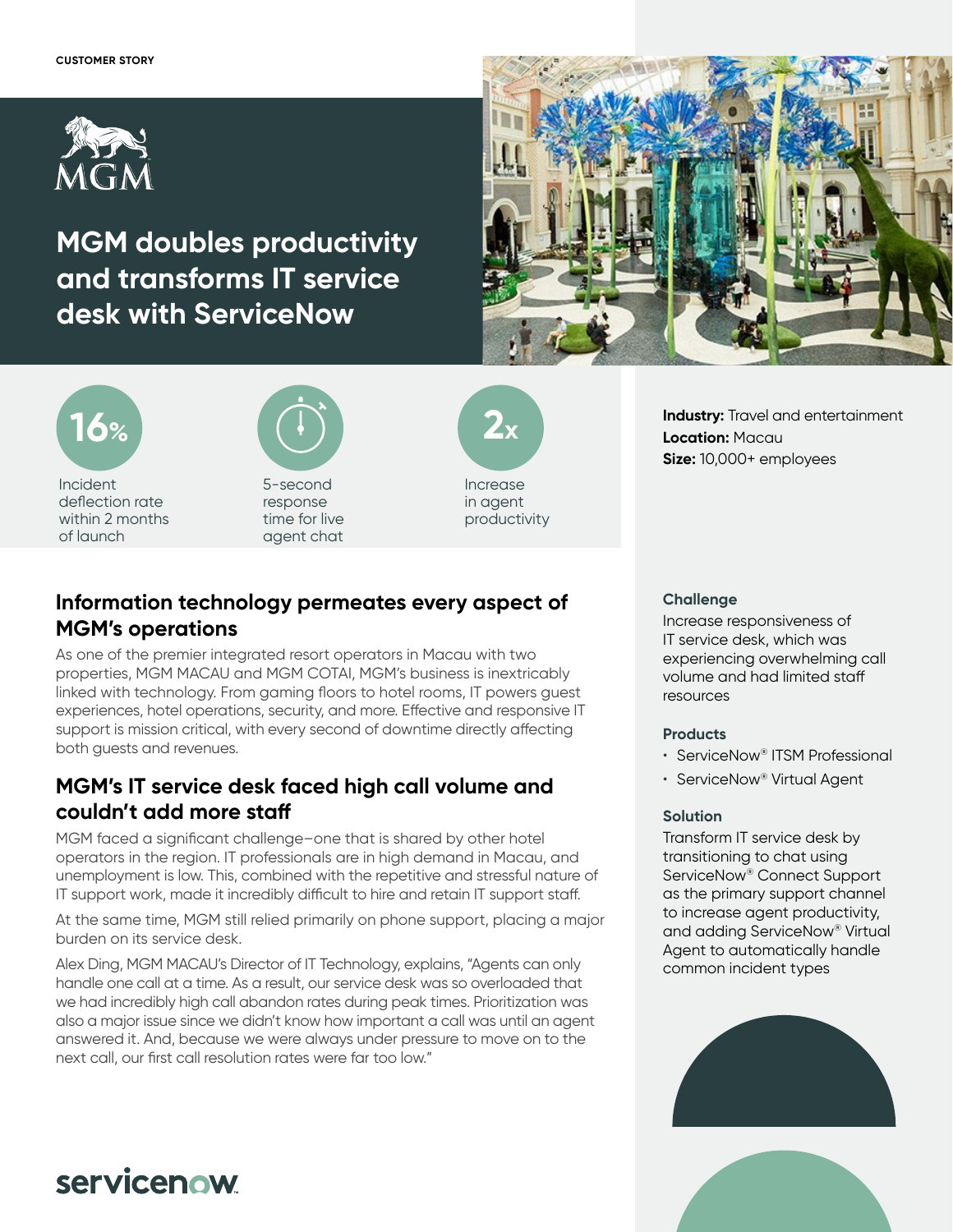# 66

With Virtual Agent, we've transformed IT service delivery. Users now get an instant response, it's easy for them to use, and it's dramatically increased our service desk productivity.

Alex Ding, Director of IT Technology, MGM MACAU

# **By adopting chat using ServiceNow Connect Support, MGM doubled agent productivity**

To address these issues, MGM decided to adopt chat as its primary support channel with ServiceNow Connect Support. According to Alex, "With chat, our agents can handle multiple interactions at the same time. That increases our efficiency, allows us to prioritize more quickly, and decreases our response time. Because we were already using ServiceNow IT Service Management, moving to chat was technically simple, so most of our effort went into driving adoption. The results were great–with chat, we doubled agent productivity in the first two months."

### **With ServiceNow, MGM removes wait times, deflects 16% of incidents, and responds within five seconds**

Chat was just the first step. Now that the channel was in place, MGM decided to add ServiceNow Virtual Agent chatbot. Alex says, "The whole process only took us 11 weeks, including identifying high-volume incidents, developing corresponding Virtual Agent conversations, testing, and end-user training. Within two months of launch, our deflection rate was already up to 16%. And, users now get a response within five seconds–instead of waiting impatiently on the phone."

# **MGM uses ServiceNow Virtual Agent to break down support barriers for IoT-enabled guest rooms**

Deflection wasn't the only driver. In fact, supporting guest rooms was perhaps the single biggest reason why MGM adopted Virtual Agent. According to Alex, "We use IoT devices to control everything from turning on televisions and lights to closing the curtains. Supporting guest rooms is no longer about facilities–it's about IT."

However, MGM employed more than 2,000 housekeepers, and many of these couldn't type in English or Chinese. Because of this, they couldn't use live chat to report a guest room issue. Instead, they had to phone a back-of-house team, which then reported these issues to IT. Alex explains, "Our back-office team was costly and overloaded. Worse still, waiting for them to relay incidents caused significant delays. When a guest is in a room and can't turn the air conditioning or watch TV. That's just not acceptable."

With ServiceNow Virtual Agent, MGM built an ingenious solution. Rather than having housekeepers call in guest room issues, Virtual Agent now lets housekeepers simply choose items from a menu, using a standard language and number focused entry. Alex says, "Housekeepers simply click on the affected device in the list–for example, the TV or air conditioning–and enter the number of the room. It takes minimal computer skills, and they only have to type numbers. Virtual Agent creates an incident right away, so we respond more quickly and don't waste the back-office team's time. We've also taken the same approach with other services. For example, users can unlock their account just by giving Virtual Agent their employee ID and badge number."

# **MGM plans to grow ServiceNow usage from 25% to 50% via additional services and mobile adoption**

Now, ServiceNow Virtual Agent is MGM's primary target support channel for more than 10,000 users. Users even go through Virtual Agent to request live support. Looking forward, the integrated resort operator will focus on

servicenow